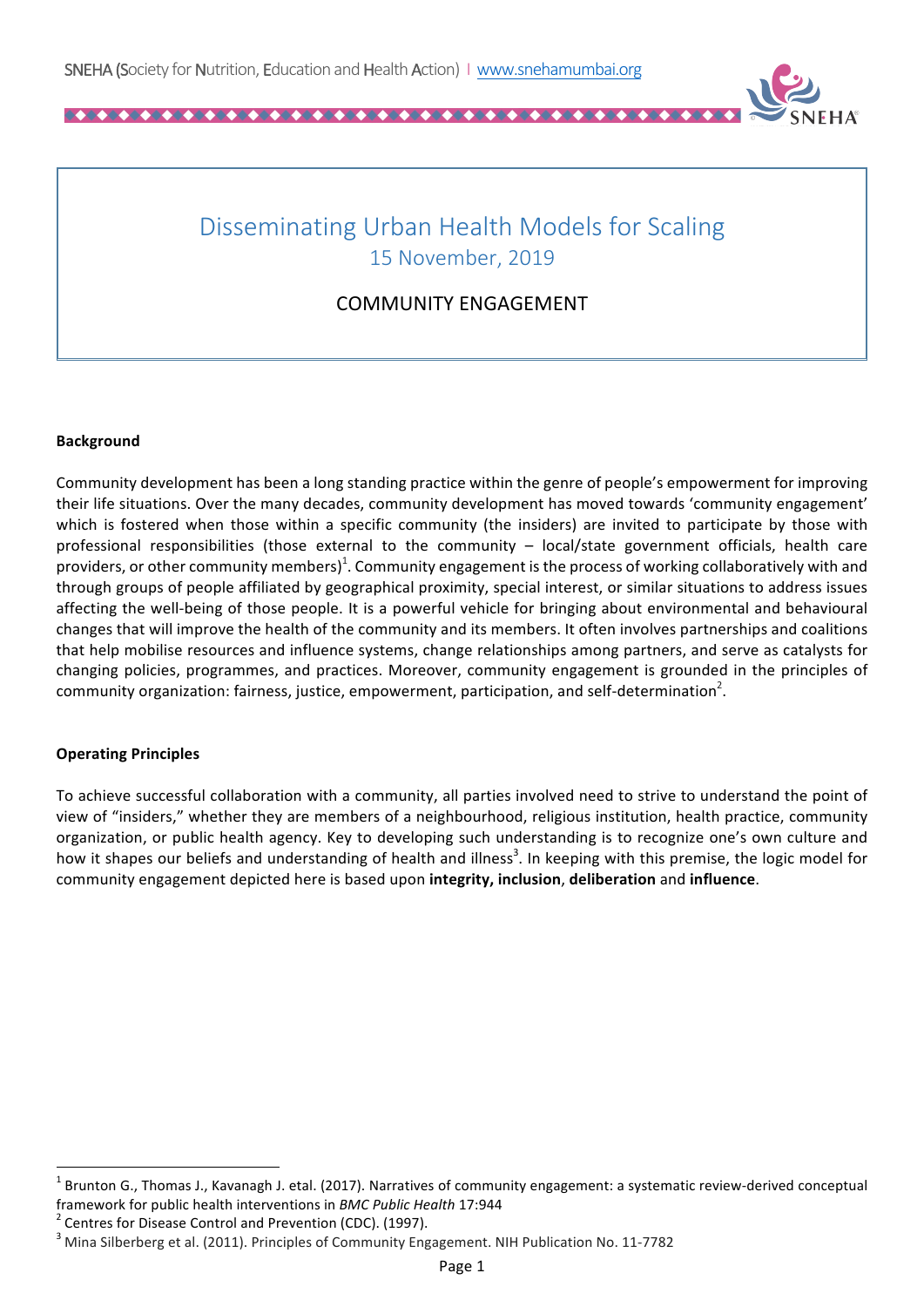4040404

### *Figure 1:* The logic of community engagement for service delivery<sup>4</sup>



#### **SNEHA's approach towards Community Engagement**

At SNEHA, the direct intervention Phase of our Aahar programme was implemented in Dharavi, covering 300 Anganwadis with the goal of reducing wasting among children under three years of age. The programme implementation focused on early screening, growth monitoring and home-based care for both children under three years of age as well as pregnant women. The programme has been able to establish that a well-implemented Community-based Management of Acute Malnutrition (CMAM) model can reduce malnutrition prevalence rates in **urban slum settings in a time-bound and cost-effective manner**. 





<u> 1989 - Johann Barn, mars ann an t-Amhain an t-Amhain an t-Amhain an t-Amhain an t-Amhain an t-Amhain an t-Amh</u>

Community engagement: A key strategy for improving outcomes for Australian families. (2016). CFCA Paper No. 39. Australian Government - Australian Institute of Family Studies